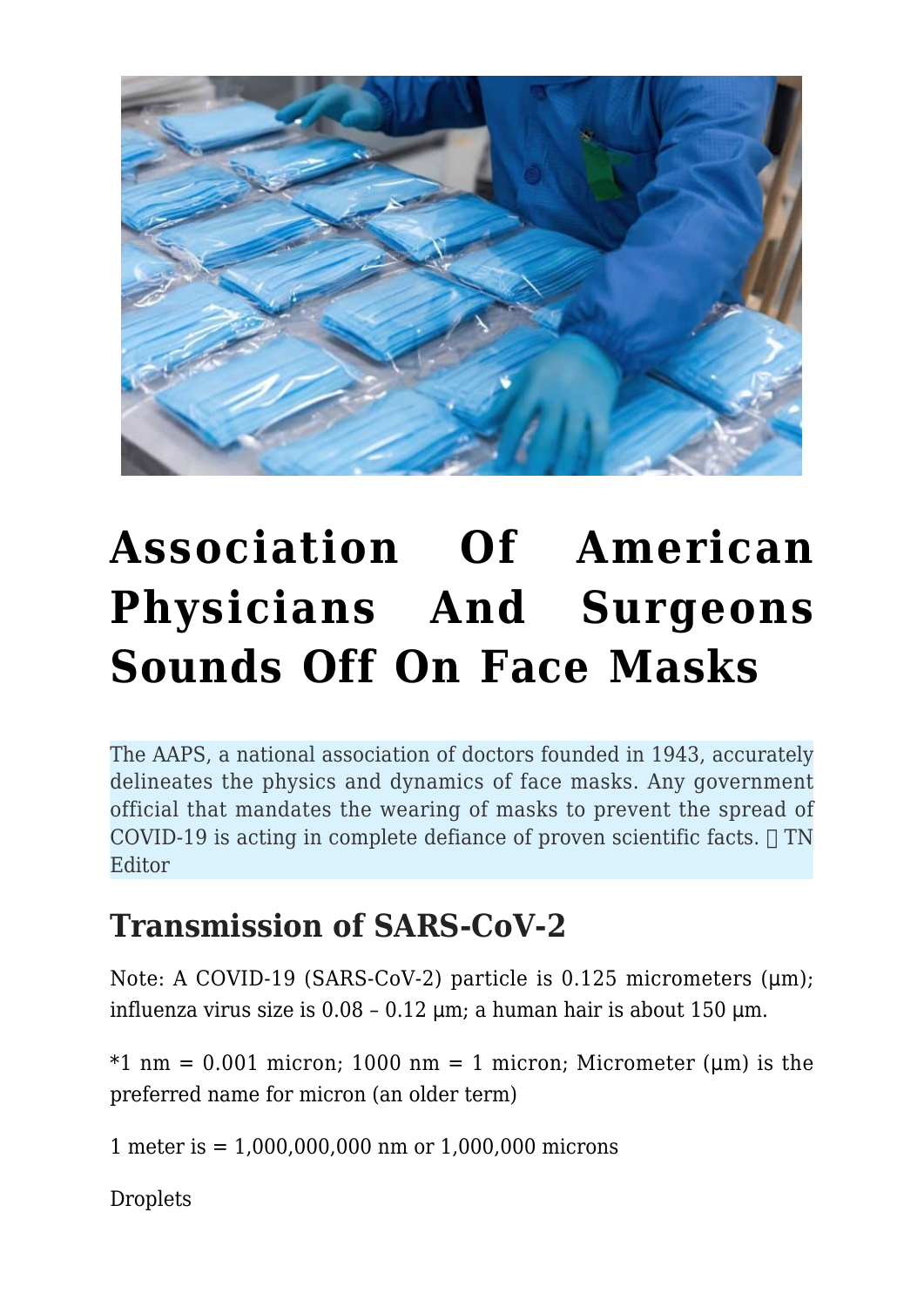Virus is transmitted through respiratory droplets produced when an infected person coughs, sneezes or talks. Larger respiratory droplets (>5 μm) remain in the air for only a short time and travel only short distances, generally <1 meter. They fall to the ground

quickly. [https://www.thelancet.com/journals/lanres/article/PIIS22](https://www.thelancet.com/journals/lanres/article/PIIS2213-2600(20)30245-9/fulltext) [13-2600\(20\)30245-9/fulltext](https://www.thelancet.com/journals/lanres/article/PIIS2213-2600(20)30245-9/fulltext)

- This idea guides the CDC's advice to maintain at least a 6-foot distance.
- Virus-laden small (<5 μm) aerosolized droplets can remain in the air for at least 3 hours and travel long distances. [https://www.nejm.org/doi/pdf/10.1056/NEJMc2004973](https://www.nejm.org/doi/pdf/10.1056/NEJMc2004973?articleTools=true) [?articleTools=true](https://www.nejm.org/doi/pdf/10.1056/NEJMc2004973?articleTools=true)

Air currents

- In air conditioned environment these large droplets may travel farther.
- However, ventilation even the opening of an entrance door and a small window can dilute the number of small droplets to one half after 30 seconds. (This study looked at droplets from uninfected persons). This is clinically relevant because poorly ventilated and populated spaces, like public transport and nursing homes, have high SARS-CoV-2 disease transmission despite physical distancing. [https://www.thelancet.com/journals/lanres/article/PII](https://www.thelancet.com/journals/lanres/article/PIIS2213-2600(20)30245-9/fulltext) [S2213-2600\(20\)30245-9/fulltext](https://www.thelancet.com/journals/lanres/article/PIIS2213-2600(20)30245-9/fulltext)

Objects and surfaces

- Person to person touching
- The CDC's most recent statement regarding contracting COVID-19 from touching surfaces: "Based on data from lab studies on Covid-19 and what we know about similar respiratory diseases, it may be possible that a person can get Covid-19 by touching a surface or object that has the virus on it and then touching their own mouth, nose or possibly their eyes," the agency wrote. "But this isn't thought to be the main way the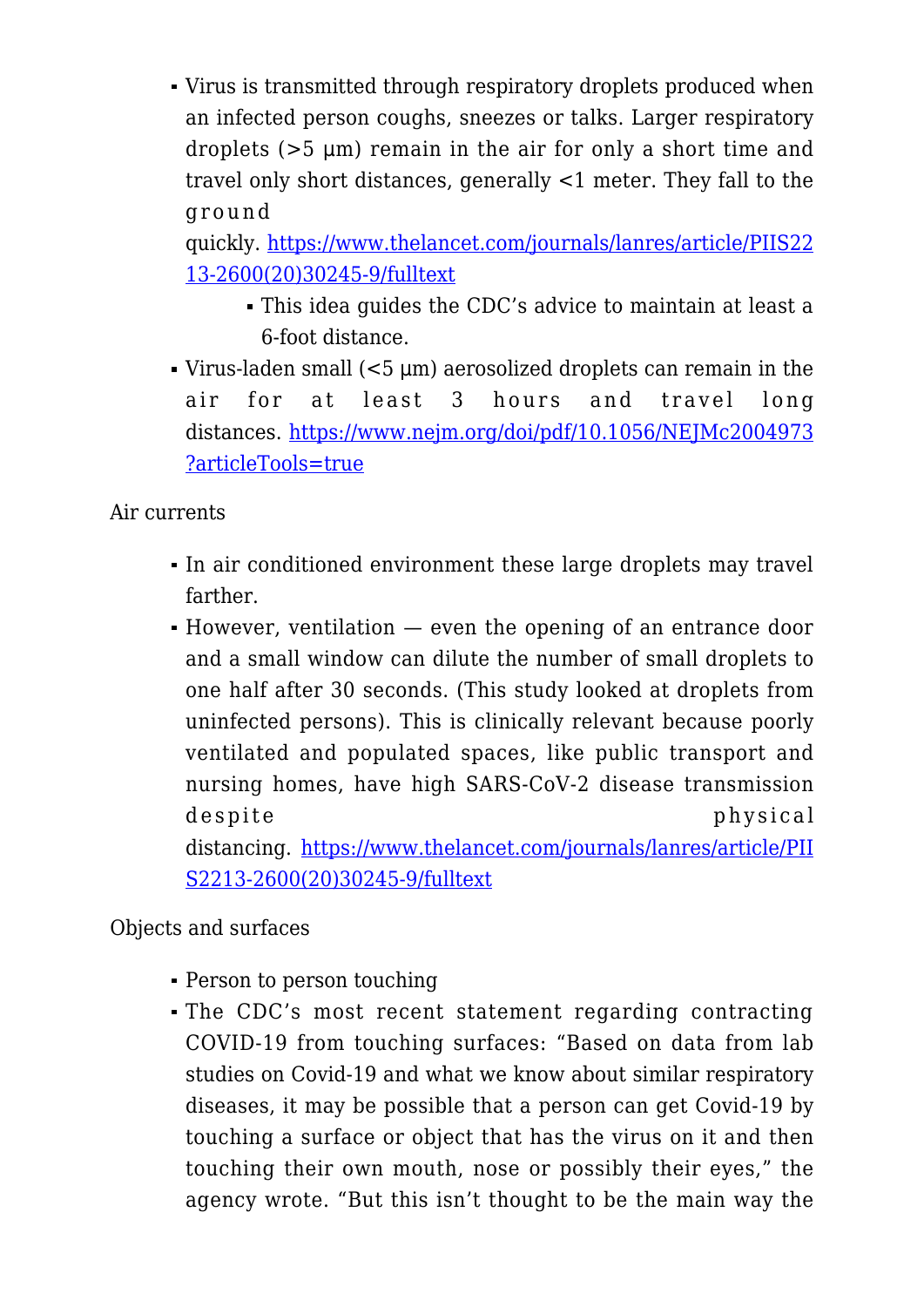virus

spreads. [https://www.cdc.gov/media/releases/2020/s0522-cdc-up](https://www.cdc.gov/media/releases/2020/s0522-cdc-updates-covid-transmission.html) [dates-covid-transmission.html.](https://www.cdc.gov/media/releases/2020/s0522-cdc-updates-covid-transmission.html)

Chinese study with data taken from swabs on surfaces around the hospital

[https://wwwnc.cdc.gov/eid/article/26/7/20-0885\\_article?delivery](https://wwwnc.cdc.gov/eid/article/26/7/20-0885_article?deliveryName=USCDC_333-DM25707) [Name=USCDC\\_333-DM25707](https://wwwnc.cdc.gov/eid/article/26/7/20-0885_article?deliveryName=USCDC_333-DM25707)

- The surfaces where tested with the PCR (polymerase chain reaction) test, which greatly amplifies the viral genetic material if it is present. That material is detectable when a person is actively infected. This is thought to be the most reliable test.
	- Computer mouse (ICU 6/8, 75%; General ward (GW) 1/5, 20%)
	- Trash cans (ICU 3/5, 60%; GW 0/8)
	- $\bullet$  Sickbed handrails (ICU 6/14, 42.9%; GW 0/12)
	- Doorknobs (GW 1/12, 8.3%)
	- 81.3% of the miscellaneous personal items were positive:
		- Exercise equipment
		- Medical equipment (spirometer, pulse oximeter, nasal cannula)
		- PC and iPads
		- Reading glasses
		- Cellular phones (83.3% positive for viral RNA)
		- Remote controls for in-room TVs (64.7% percent positive)
		- Toilets (81.0% positive)
		- Room surfaces (80.4% of all sampled)
		- Bedside tables and bed rails (75.0%)
		- Window ledges (81.8%)
		- Plastic: up to 2-3 days
		- Stainless Steel: up to 2-3 days
		- Cardboard: up to 1 day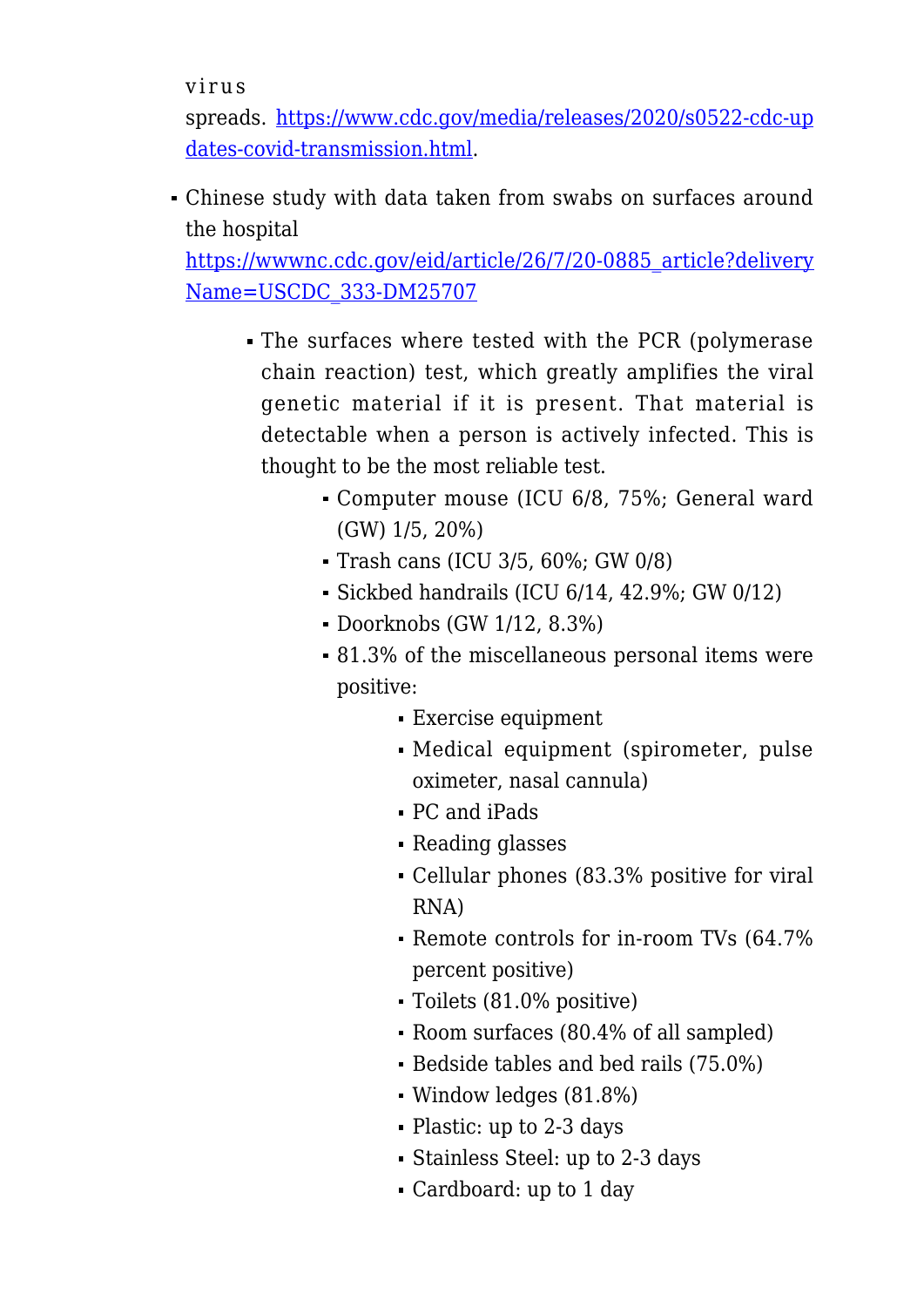- Copper: up to 4 hours
- Floor gravity causes droplets to fall to the floor. Half of ICU workers all had virus on the bottoms of their shoes

### **Filter Efficiency and Fit**

\*Data from a University of Illinois at Chicago review

[https://www.cidrap.umn.edu/news-perspective/2020/04/commentary-mas](https://www.cidrap.umn.edu/news-perspective/2020/04/commentary-masks-all-covid-19-not-based-sound-data) [ks-all-covid-19-not-based-sound-data](https://www.cidrap.umn.edu/news-perspective/2020/04/commentary-masks-all-covid-19-not-based-sound-data)

- HEPA (high efficiency particulate air) filters 99.97 100% efficient. HEPA filters are tested with particles that are 0.125 μm.
- Masks and respirators work by collecting particles through several physical mechanisms, including diffusion (small particles) and interception and impaction (large particles)
- N95 filtering facepiece respirators (FFRs) are constructed from electret (a dielectric material that has a quasi-permanent electric charge. An electret generates internal and external electric fields so the filter material has electrostatic attraction for additional collection of all particle sizes. As flow increases, particles will be collected less efficiently.
- N95 A *properly fitted* N95 will block 95% of tiny air particles down to 0.3 um from reaching the wearer's face. [https://www.honeywell.com/en-us/newsroom/news/2020/03/](https://www.honeywell.com/en-us/newsroom/news/2020/03/n95-masks-explained) [n95-masks-explained](https://www.honeywell.com/en-us/newsroom/news/2020/03/n95-masks-explained).
	- But even these have problems: many have exhalation valve for easier breathing and less moisture inside the mask.
	- Surgical masks are designed to protect patients from a surgeon's respiratory droplets, aren't effective at blocking particles smaller than 100 μm. [https://webcache.googleusercontent.com/search?q=](https://webcache.googleusercontent.com/search?q=cache:VLXWeZBll7YJ:https://multimedia.3m.com/mws/media/957730O/respirators-and-surgical-masks-contrast-technical-bulletin.pdf+&cd=13&hl=en&ct=clnk&gl=us) [cache:VLXWeZBll7YJ:https://multimedia.3m.com/mws/me](https://webcache.googleusercontent.com/search?q=cache:VLXWeZBll7YJ:https://multimedia.3m.com/mws/media/957730O/respirators-and-surgical-masks-contrast-technical-bulletin.pdf+&cd=13&hl=en&ct=clnk&gl=us) [dia/957730O/respirators-and-surgical-masks-contrast-](https://webcache.googleusercontent.com/search?q=cache:VLXWeZBll7YJ:https://multimedia.3m.com/mws/media/957730O/respirators-and-surgical-masks-contrast-technical-bulletin.pdf+&cd=13&hl=en&ct=clnk&gl=us)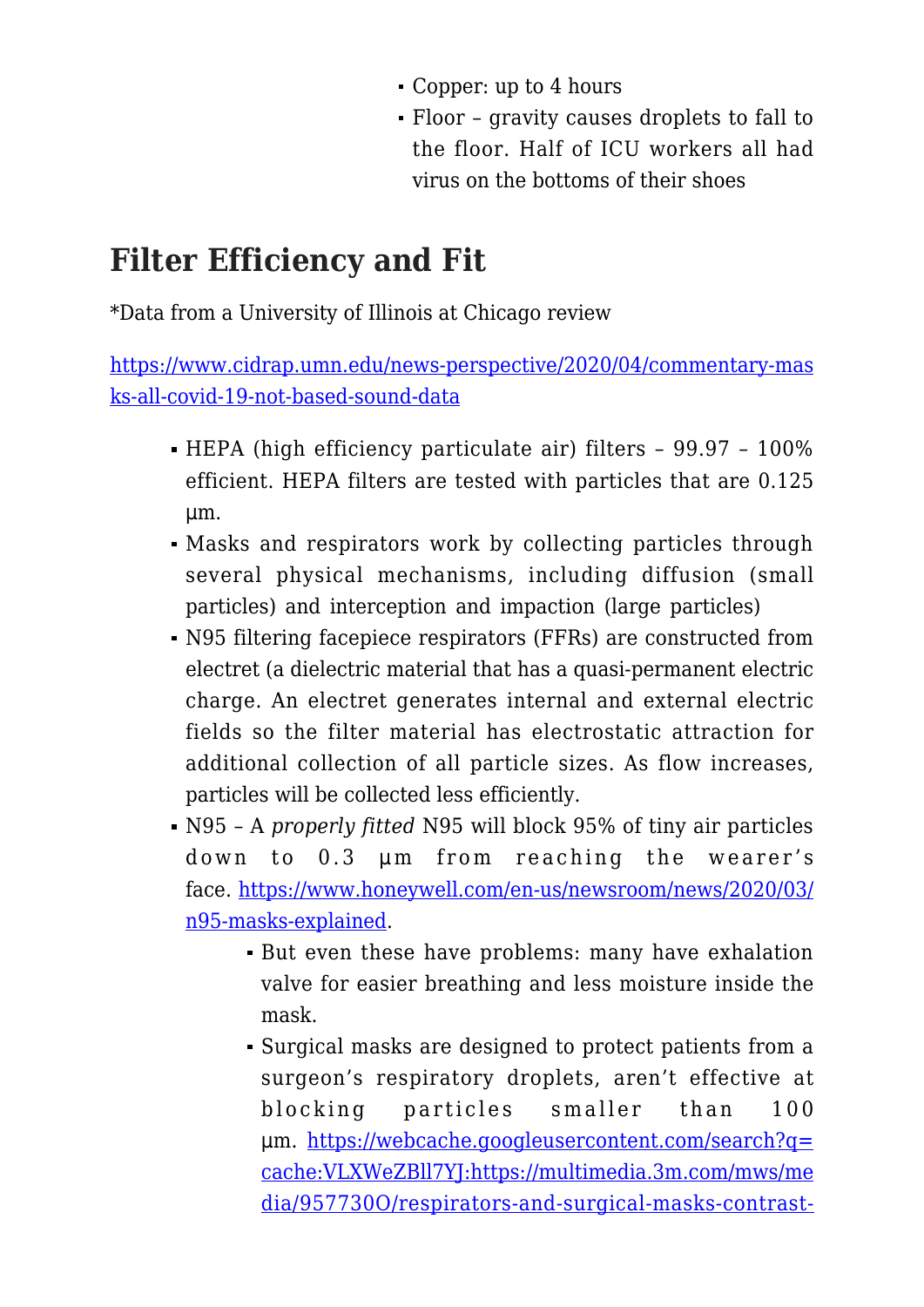#### [technical-bulletin.pdf+&cd=13&hl=en&ct=clnk&gl=us](https://webcache.googleusercontent.com/search?q=cache:VLXWeZBll7YJ:https://multimedia.3m.com/mws/media/957730O/respirators-and-surgical-masks-contrast-technical-bulletin.pdf+&cd=13&hl=en&ct=clnk&gl=us)

- Filter efficiency was measured across a wide range of small particle sizes (0.02 to 1 µm) at 33 and 99 L/min.
	- N95 respirators had efficiencies greater than 95% (as expected).
	- T-shirts had 10% efficiency,
	- $\blacktriangleright$  Scarves 10% to 20%,
	- Cloth masks 10% to 30%,
	- Sweatshirts 20% to 40%, and
	- Towels 40%.
	- All of the cloth masks and materials had near zero efficiency at 0.3 µm, a particle size that easily penetrates into the lungs.
	- Another study evaluated 44 masks, respirators, and other materials with similar methods and small aerosols (0.08 and 0.22 µm).
		- N95 FFR filter efficiency was greater than 95%.
		- Medical masks 55% efficiency
		- General masks 38% and
		- Handkerchiefs 2% (one layer) to 13% (four layers) efficiency.
	- Conclusion: Wearing masks will not reduce SARS-CoV-2.
		- N95 masks protect health care workers, but are not recommended for source control transmission.
		- Surgical masks are better than cloth but not very efficient at preventing emissions from infected patients.
		- Cloth masks will be ineffective at preventing SARS-CoV-2 transmission, whether worn as source control or as personal protective equipment (PPE).

"Masks may confuse that message and give people a false sense of security. If masks had been the solution in Asia, shouldn't they have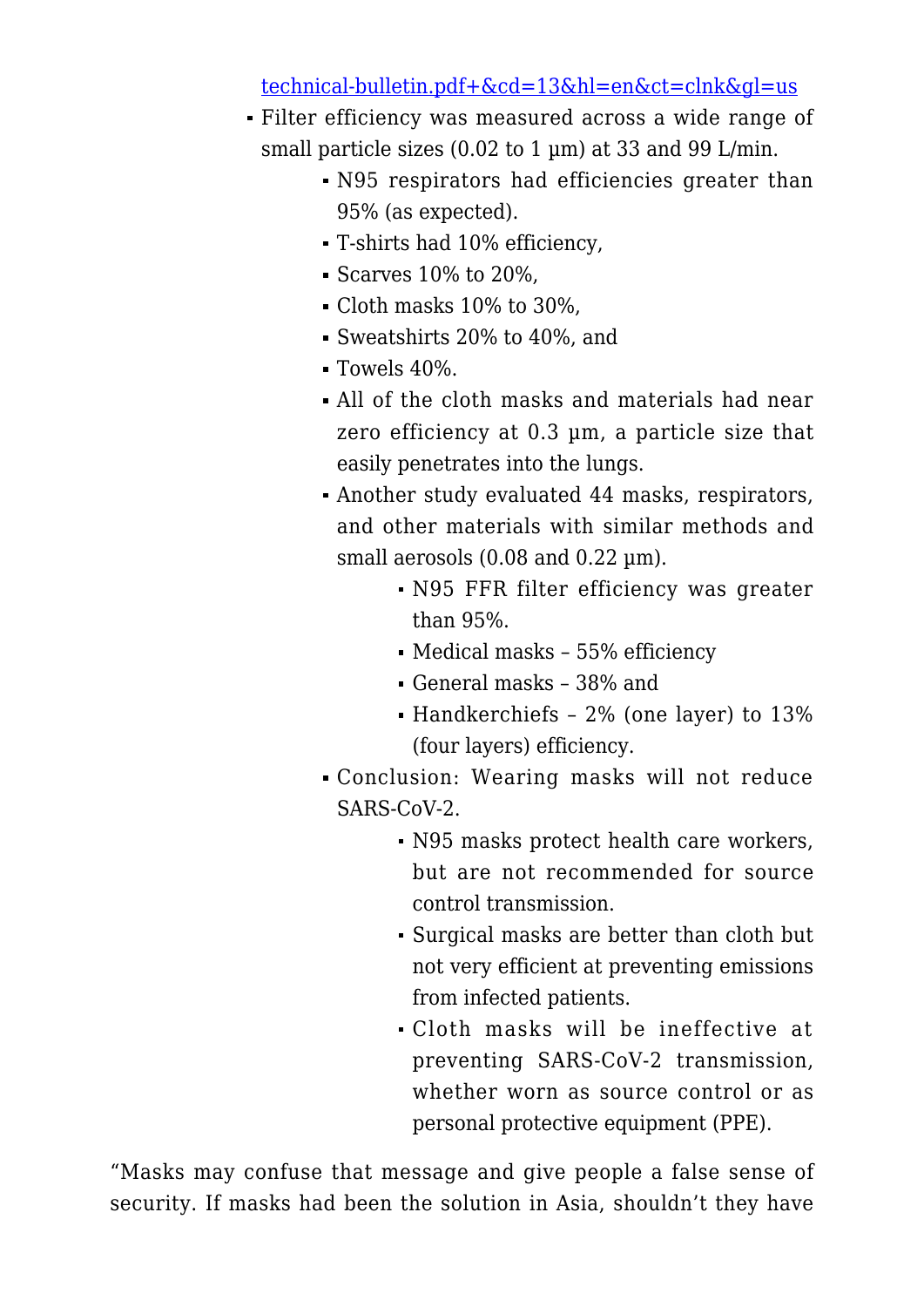stopped the pandemic before it spread elsewhere?"

\*The first randomized controlled trial of cloth masks.<https://bmjopen.bmj.com/content/5/4/e006577>

- Penetration of cloth masks by particles was 97% and medical masks 44%, 3M Vflex 9105 N95 (0.1%), 3M 9320 N95 (<0.01%).
	- Moisture retention, reuse of cloth masks and poor filtration may result in increased risk of infection.
	- The virus may survive on the surface of the face- masks
	- Self-contamination through repeated use and improper doffing is possible. A contaminated cloth mask may transfer pathogen from the mask to the bare hands of the wearer.
	- Cloth masks should not be recommended for health care workers, particularly in high-risk situations, and guidelines need to be updated.

\*A study of 4 patients in South Korea

<https://www.acpjournals.org/doi/10.7326/M20-1342>

Known patients infected with SARS-CoV-2 wore masks and coughed into a Petrie dish. "Both surgical and cotton masks seem to be ineffective in preventing the dissemination of SARS–CoV-2 from the coughs of patients with COVID-19 to the environment and external mask surface."

\*Singapore Study – Few people used mask correctly

<https://www.medpagetoday.com/infectiousdisease/publichealth/86601>

Overall, data were collected from 714 men and women. About half the sample were women and all adult ages were represented. Only 90 participants (12.6%, 95% CI 10.3%-15.3%) passed the visual mask fit test. About three-quarters performed strap placement incorrectly, 61% left a "visible gap between the mask and skin," and about 60% didn't tighten the nose-clip.

\*A 2011 randomized Australian clinical trial of standard medical/surgical masks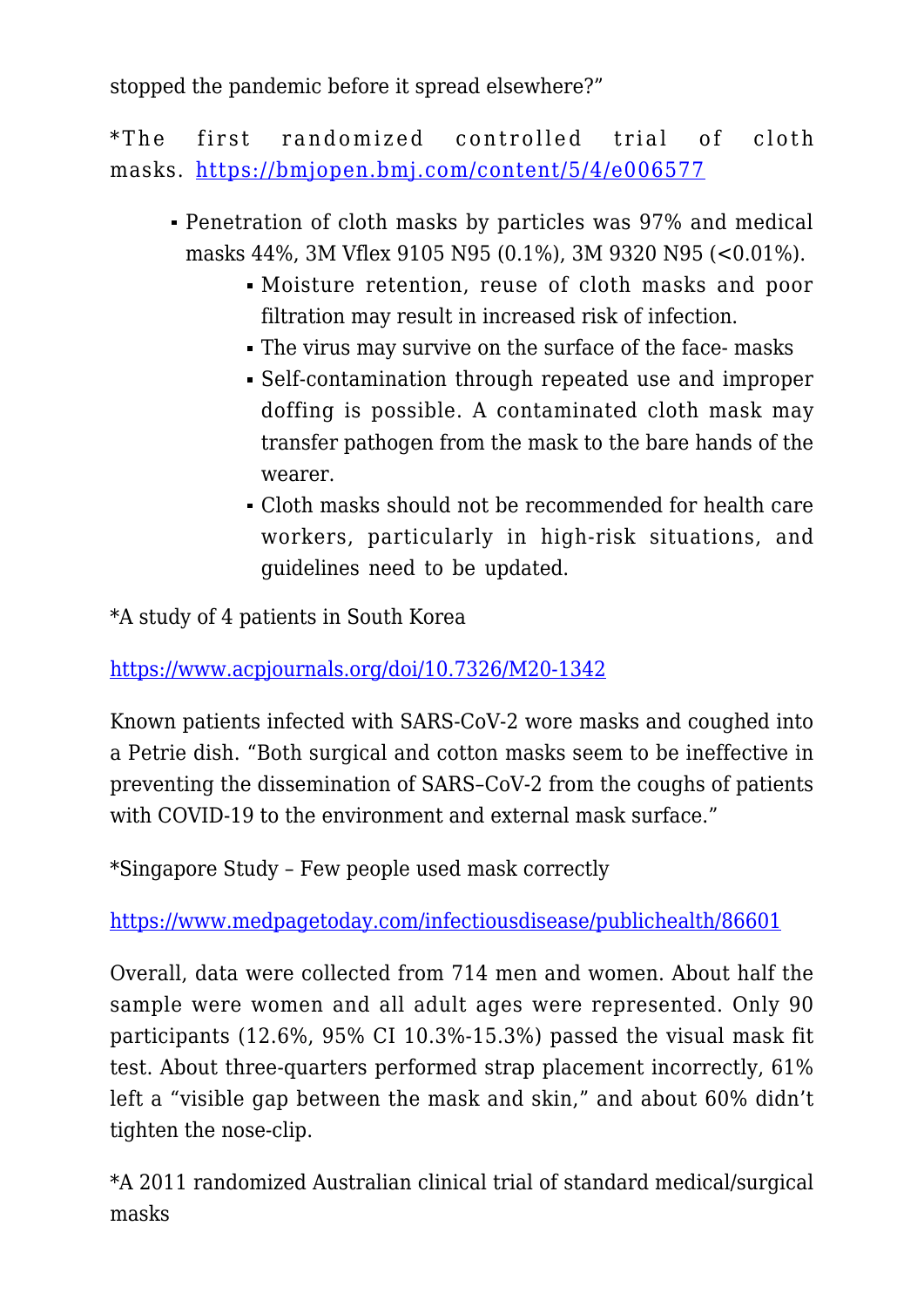[https://onlinelibrary.wiley.com/doi/epdf/10.1111/j.1750-2659.2011.00198](https://onlinelibrary.wiley.com/doi/epdf/10.1111/j.1750-2659.2011.00198.x?fbclid=IwAR3kRYVYDKb0aR-su9_me9_vY6a8KVR4HZ17J2A_80f_fXUABRQdhQlc8Wo) [.x?fbclid=IwAR3kRYVYDKb0aR](https://onlinelibrary.wiley.com/doi/epdf/10.1111/j.1750-2659.2011.00198.x?fbclid=IwAR3kRYVYDKb0aR-su9_me9_vY6a8KVR4HZ17J2A_80f_fXUABRQdhQlc8Wo)[su9\\_me9\\_vY6a8KVR4HZ17J2A\\_80f\\_fXUABRQdhQlc8Wo](https://onlinelibrary.wiley.com/doi/epdf/10.1111/j.1750-2659.2011.00198.x?fbclid=IwAR3kRYVYDKb0aR-su9_me9_vY6a8KVR4HZ17J2A_80f_fXUABRQdhQlc8Wo)

Medical masks offered no protection at all from influenza.

# **Conclusions from Organizations**

The World Health Organization (WHO):

[https://apps.who.int/iris/bitstream/handle/10665/331693/WHO-2019-nCo](https://apps.who.int/iris/bitstream/handle/10665/331693/WHO-2019-nCov-IPC_Masks-2020.3-eng.pdf?sequence=1&isAllowed=y) [v-IPC\\_Masks-2020.3-eng.pdf?sequence=1&isAllowed=y](https://apps.who.int/iris/bitstream/handle/10665/331693/WHO-2019-nCov-IPC_Masks-2020.3-eng.pdf?sequence=1&isAllowed=y)

#### **"Advice to decision makers on the use of masks for healthy people in community settings**

As described above, the wide use of masks by healthy people in the community setting is not supported by current evidence and carries uncertainties and critical risks."

**"Medical masks should be reserved for health care workers.** The use of medical masks in the community may create a false sense of security, with neglect of other essential measures, such as hand hygiene practices and physical distancing, and may lead to touching the face under the masks and under the eyes, result in unnecessary costs, and take masks away from those in health care who need them most, especially when masks are in short supply."

"Masks are effective only when used in combination with frequent handcleaning with alcohol-based hand rub or soap and water."

WHO acknowledges that most people do not use masks properly.

Dr. Nancy Messonnier, director of the Center for the National Center for Immunization and Respiratory Diseases:

[https://www.cdc.gov/media/releases/2020/t0131-2019-novel-coronavirus.](https://www.cdc.gov/media/releases/2020/t0131-2019-novel-coronavirus.html) [html](https://www.cdc.gov/media/releases/2020/t0131-2019-novel-coronavirus.html)

"We don't routinely recommend the use of face masks by the public to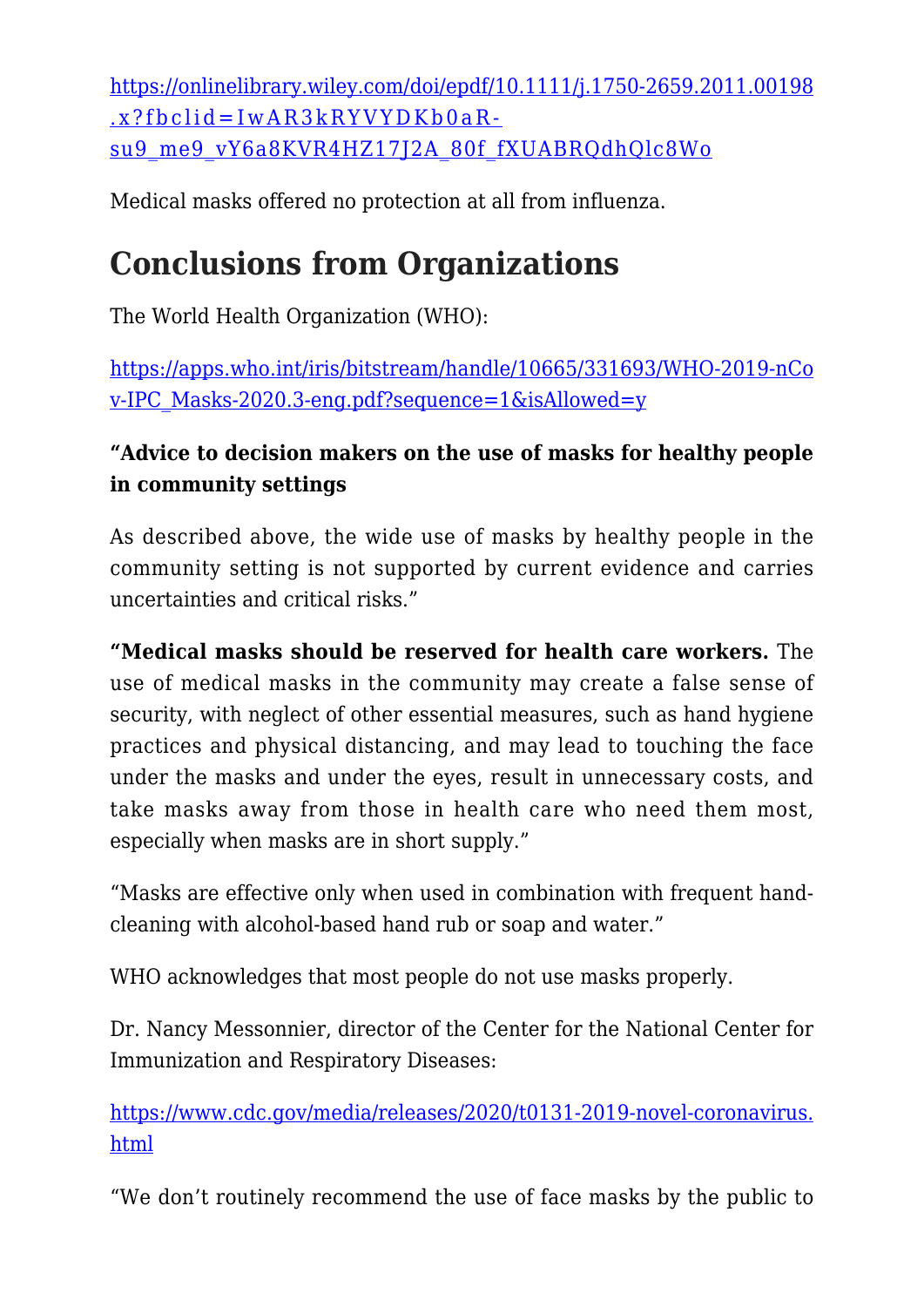prevent respiratory illness," said on January 31. "And we certainly are not recommending that at this time for this new virus."

The Centers for Disease Control and Prevention (CDC)

[https://www.cdc.gov/flu/professionals/infectioncontrol/maskguidance.ht](https://www.cdc.gov/flu/professionals/infectioncontrol/maskguidance.htm) [m](https://www.cdc.gov/flu/professionals/infectioncontrol/maskguidance.htm)

In March 5, 2019 regarding the flu: "Masks are not usually recommended in non-healthcare settings; however, this guidance provides other strategies for limiting the spread of influenza viruses in the community:

- cover their nose and mouth when coughing or sneezing,
- use tissues to contain respiratory secretions and, after use, to dispose of them in the nearest waste receptacle, and
- perform hand hygiene (e.g., handwashing with non-antimicrobial soap and water, and alcohol-based hand rub if soap and water are not available) after having contact with respiratory secretions and contaminated objects/materials.

From the New England Journal of Medicine

<https://www.nejm.org/doi/full/10.1056/NEJMp2006372>

"We know that wearing a mask outside health care facilities offers little, if any, protection from infection. Public health authorities define a significant exposure to Covid-19 as face-to-face contact within 6 feet with a patient with symptomatic Covid-19 that is sustained for at least a few minutes (and some say more than 10 minutes or even 30 minutes). The chance of catching Covid-19 from a passing interaction in a public space is therefore minimal. In many cases, the desire for widespread masking is a reflexive reaction to anxiety over the pandemic."

# **Final Thoughts**

Surgical masks – loose fitting. They are designed to protect the patient from the doctors' respiratory droplets. The wearer is not protected from others airborne particles